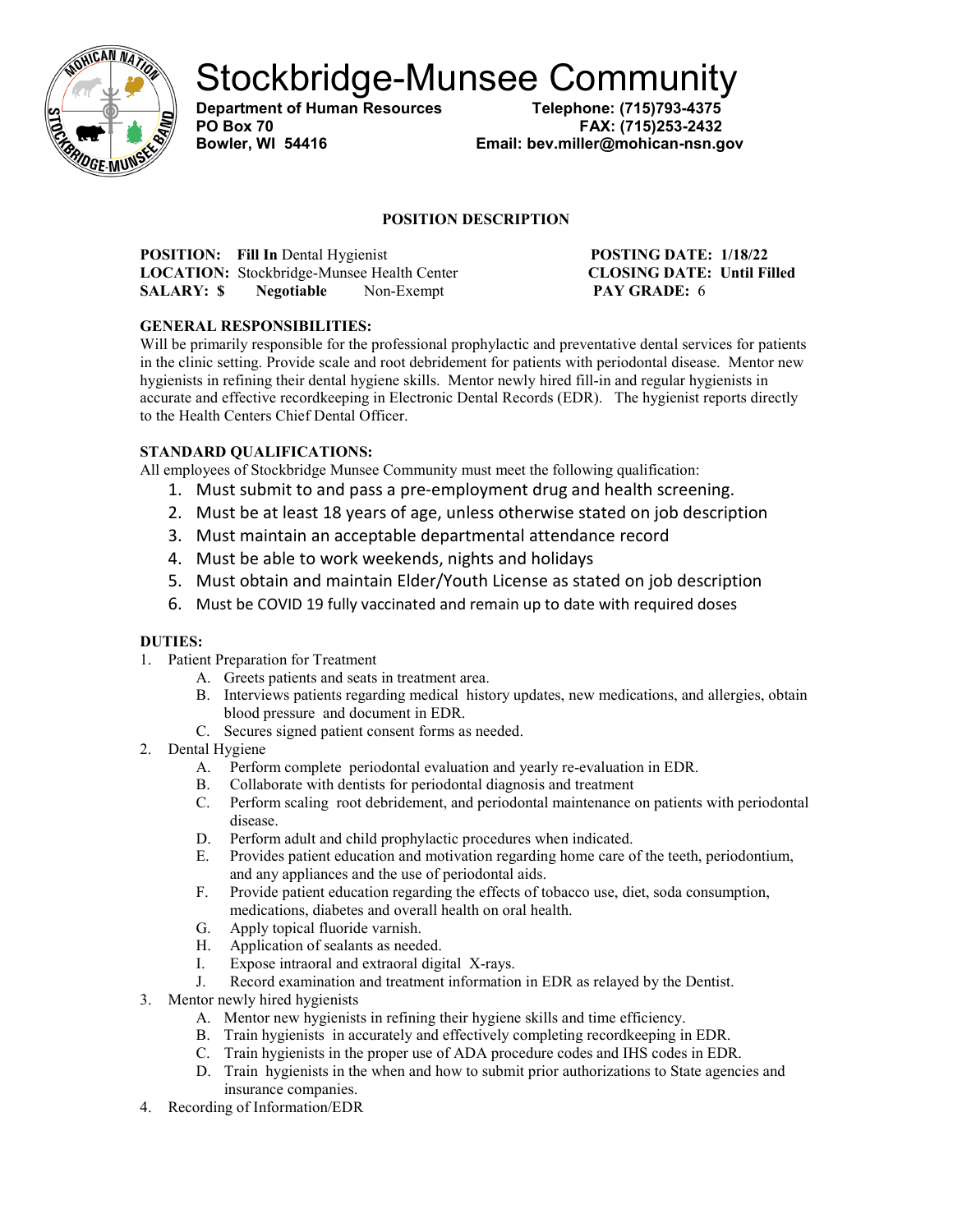# Stockbridge-Munsee Community<br>Department of Human Resources<br>Telephone: (715)793-4375

**Department of Human Resources** 

**PO Box 70 FAX: (715)253-2432 Bowler, WI 54416 Email: bev.miller@mohican-nsn.gov**

Accurately record all procedure and assessment codes in EDR Prepare clinical notes in EDR Maintain continuing care records in EDR Identify patients in need of prior authorizations for future periodontal services Prepare paperwork regarding Medicaid prior authorizations for dentist's review and signature 5. Releases Patients from Treatment

- A. Relays instructions of the dentist to the patient for all types of post-treatment care.
- B. Release patient from chair and escort to receptionist.
- 6. Performs the Infection Control Procedures of the Dental Department and dental hygiene instrument maintenance to Include but not Limited to:
	- A. Disinfecting the operatory after each patient.
	- B. Cleaning, lubricating, and sterilizing hand pieces.
	- C. Sterilizing and properly storing all dental instruments and materials.
	- D. Maintenance of sterilizer bimonthly
	- E. Testing ultrasonic monthly
	- F. Responsible for sharpening and maintaining hygiene instruments.
- 7. Community Outreach
	- A. Organize yearly school sealant programs when applicable.
	- B. Monitor the school fluoride rinse programs.
	- C. Conduct oral hygiene classes and screening in the schools when scheduled.
	- D. Conducts and/or participates in community prevention projects.
- 7. Other responsibilities
	- E. Must maintain an acceptable departmental attendance record.
	- F. Must be reliable and prompt when reporting to work.
	- G. Required to attend job related, in-service, meetings, and training to maintain professional and technical knowledge.
	- H. Must adhere to tribal law and other applicable laws as well as tribal personnel policies and procedures.
	- I. May be required to satisfactorily complete an exam or other testing requirement(s) to determine skill proficiency.
	- J. The above duties and responsibilities are not an all inclusive list but rather a general representation of the duties and responsibilities associated with this position. The duties and responsibilities will be subject to change based on organizational needs and/or deemed necessary by the supervisor.

### **QUALIFICATION:**

- 1. A degree as a Registered Dental Hygienist from an accredited program.
- 2. Licensed to practice as a Dental Hygienist in the State of Wisconsin.
- 3. Certified to administer local anesthetic
- 4. Up to date CPR certification.
- 5. Experience with digital radiography Exceptional work record, to include performance and punctuality.
- 6. Ability to work with Patients through all ages.
- 7. Able to maintain confidentiality.
- 8. Must be willing to attend all applicable training.
- 9. Must pass pre-employment drug and health screening. Must adhere to the Tribe's Drug and Alcohol Free Workplace Policy during the course of employment.
- 10. Must be eligible for coverage under the employer's liability insurance.
- 11. Must have demonstrated ability to maintain satisfactory working record in any prior or current employment.